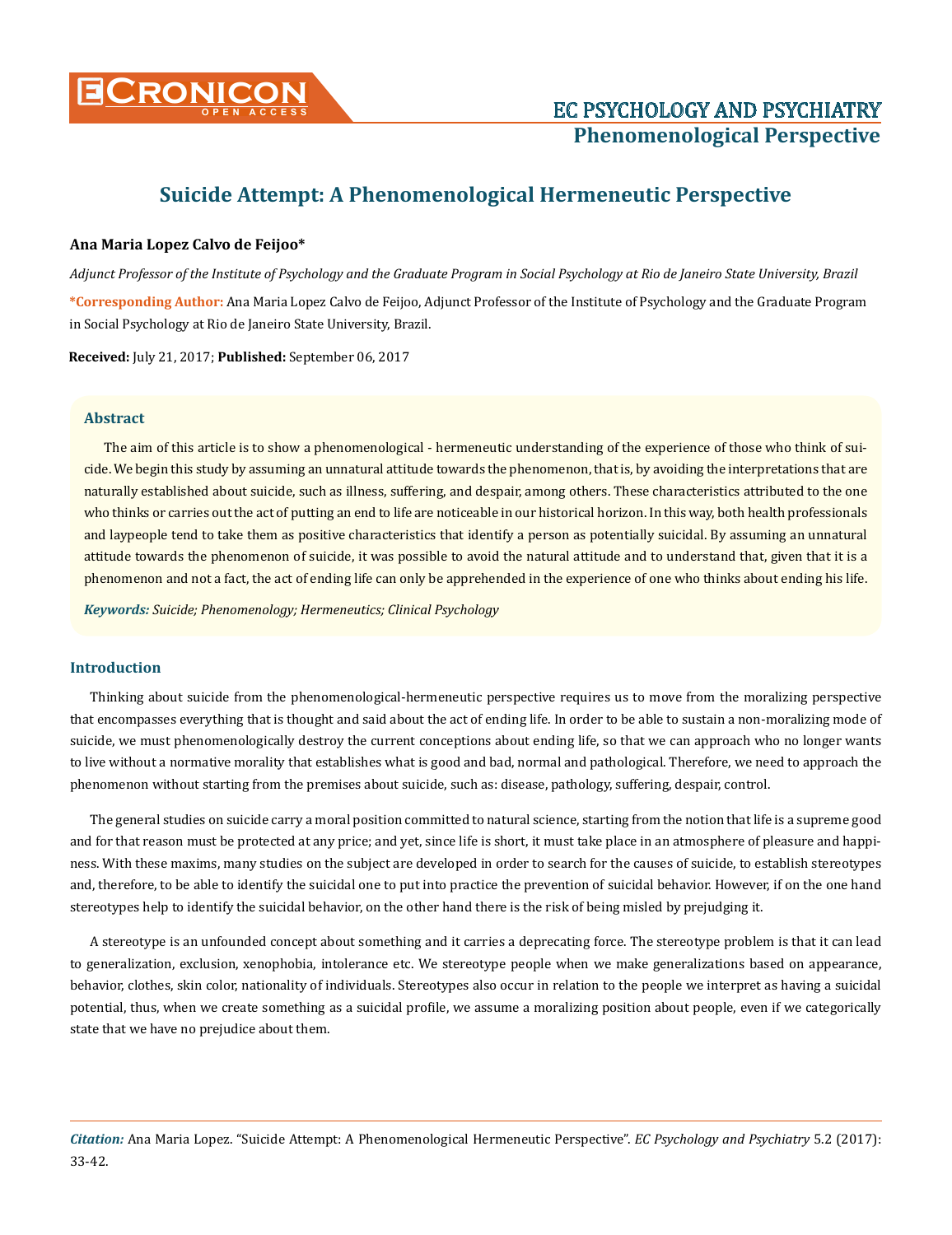Science immediately refers to a human act when speaking of suicide, and treats this action or intention as something to be combated or prevented, as the dengue mosquito is fought or transmissible diseases prevented. This can often lead to the isolation and avoidance of the one who thinks to put an end to life, because of the fear of being considered sick. These people often report that they feel misunderstood and lonely.

Currently the idea of committing suicide in 90% of cases is linked to pathologies such as depression or schizophrenia, so we end up stereotyping even who sees in the desire to die a full exercise of freedom. As we are totally immersed in the modern world where the technocracy prevails, we believe that suicide is something of a pathological order, but suicide was not always understood in this way, that is, with a moralizing manner. The position of science in relation to the act of ending life is not hegemonic. Many scholars deal with the phenomenon without moralizing it, as we can see in theology, philosophy and literature - all these knowledges do not share the natural scientific position.

The question that must be posed here is: how to proceed in order to avoid the judgements with regard to the act of ending life? We know that many philosophers and writers do not allow themselves to be determined by the morals in force. That is why we will resort to what some philosophers and writers think about the subject so that we can move from the hegemonically moral and therefore stereotyped thinking about suicide.

#### **Suicide as an exercise of freedom**

According to Minois [1], to give up life, in the Hebrew world between 1750 BC and 539 BC, in the Old Testament, appeared in a strict and neutral sense, denoting acts of courage in Saul, Samson, Eleazar, Razis, Aithophel, Ptolemy Makron. In archaic Christianity we can cite the Apostle Paul between 5 AD and 10 AD, who considers coming out of earthly life as a path to a better world. The Latin Cicero (106 BC-43 BC), Virgilio (70 BC-10 BC), Seneca (4 AD-65 AD) and Tacitus (55 AD-120 AD) referred to the act of deciding not to live as a precipitous departure, quiet exit, and calm march. They understood this act as more peaceful than dying wishing to live. Also, these philosophers do not show the signs of stigma that occur when the word suicide happens to be used in cases in which someone voluntarily decides to end life.

Hume (1755/1998) [2] already argued that philosophy acts as an antidote to scientific superstitions about suicide and affirmed: "A man, who retires from life, does not harm to society. He only ceases to do good" (131). And, with that said, is this man obliged to do a little good, continuing to live, even though it is a great evil to him? After all, why cannot a person dispose of their existence when life ceases to be just a weight to be a burden?

Camus (1942/2008) [3] says in the Myth of Sisyphus that suicide is the real problem to be seriously considered by philosophy. Philosophy aims to know about existence, tries to do this by looking for the categories that support it. However, in doing so, it eventually moves away from what ultimately constitutes the meaning of existence. Camus tells us that the act of wanting to end life brings us immediately back to life and death, that is, the two insurmountable limits of man's existence. The wish to put an end to life brings in its core the thinking of whether life deserves to be lived. This question relates to the commitment that one establishes with one's own life.

In Courant's (1982) [4] publication *Conversation avec Werner Schroeter* (Conversation with Werner Schroeter), Schroeder says that "Looking at death is a dangerous and anarchistic feeling against established society. Society plays with terror and fear." Foucault [4] concludes: "It is not only said that it is not good to commit suicide, but it is considered that if someone commits suicide it is because they were not well at all" (p.7). This dialogue draws attention to the way in which the moralizing and normative determinations of a certain historical horizon totally cover the possibility of thinking more attentively about the phenomenon.

We know that Foucault [5] attempted suicide on a number of occasions. In this interview, he makes clear the meaning he articulated in relation to ending life: "I am a partisan of a true cultural combat for re-instructing people that there is no conduct more beautiful, that merits more reflection with as much attention, than suicide" (pp. 7-8).

*Citation:* Ana Maria Lopez. "Suicide Attempt: A Phenomenological Hermeneutic Perspective". *EC Psychology and Psychiatry* 5.2 (2017): 33-42.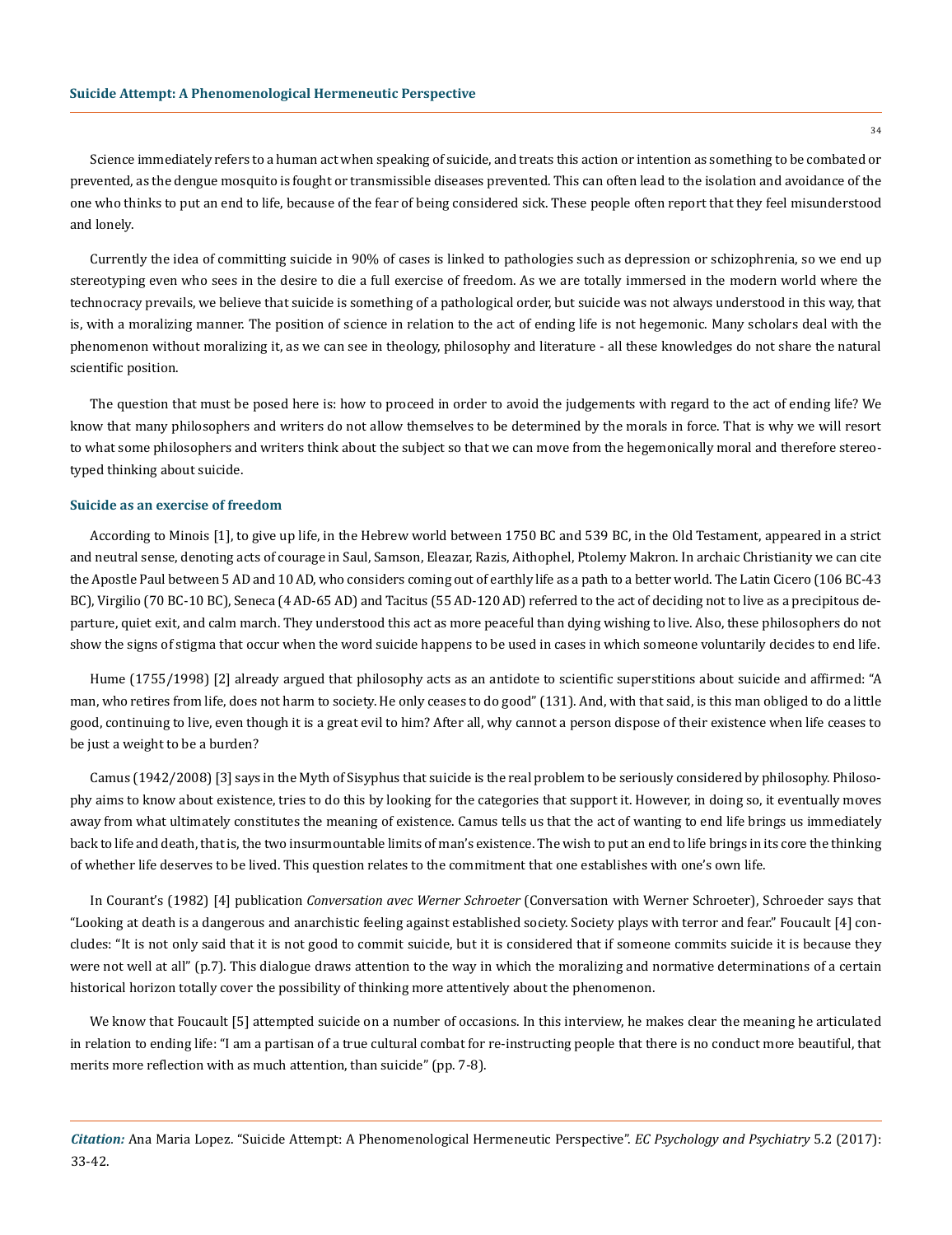#### **Suicide Attempt: A Phenomenological Hermeneutic Perspective**

We can see examples of a quieter deal with suicide in literature, as happened, for example, with the story of Raphaël de Valentin, portrayed by Balzac (1831/2008) [6] in *La peau de Chagrin* (The magic skin). Raphaël, in desperation to have failed in love and also professionally, intended to end his life. He was about to commit the act, when he received a miraculous gift from the hands of an old man and began to fight to make his life last. Machado de Assis (1882/2008) [7] also shows us in *To be or not to be* (To be or not to be) young man, who, being certain that he would end his life, ends up giving up because he fell in love with a girl. Finally, the girl turns him down, he loses his job, and at that moment, he does not kill himself and does not even remember to do it.

The non-moralizing position on suicide can also be found in other fields of knowledge. Cattapan [8], psychoanalysis scholar, criticizes the proposal to create a network control for prevention purposes and he also defends the abandonment of a moralizing attitude based on a psychopathology of life and biopolitics, which aims the control of life and death. He claims that dealing with suicide is a matter of tolerance. "The suicidal one does not tolerate life and biopolitical society does not tolerate suicide" (p.183).

Kusmanic [9] draws attention to the little emphasis that studies on suicide give to the personal experience of who tries to commit suicide. Feijoo [10], in her research on suicide in a phenomenological-hermeneutic perspective based on the Husserlian proposal to approach the phenomenon, she says that before any analysis of the phenomenon, we must consider the phenomenological reduction so that we do not take for granted what appears in natural attitude, as we shall see below.

## **Suicide from the phenomenological hermeneutic perspective**

Husserl (1889/1973) [11] refers to the natural attitude as that in which the world is taken as ontologically valid, in which life in its acts and interests is correlated with things in the world, and things are taken as empirically given. The unnatural attitude concerns a particular mode of seeing things, in which there is an exercise of thought in the sense of suspending the natural attitude, bringing the phenomenon back to its intentional field and understanding it in its field of display. It is a reduction from the empirical to the phenomenological.

If we do not take an unnatural attitude, we base our research on idealistic, naturalistic, or common-sense premises, and then we distance ourselves entirely from the phenomenological view. By appropriating an unnatural attitude towards the phenomenon of suicide, we can avoid the hegemonic conceptions of health and disease; authentic and not authentic; good and evil - which fit into morality - as well as the notion of suffering and despair - as that which must be avoided at any price and which is often interpreted as the foundation of the act of ending life. It is necessary to get distance from what is given by the world as absolute truth, that is, to suspend [11] or to destroy [12] the supposedly absolute and incontestable truths.

It was through the phenomenological reduction that we acted in our research<sup>1</sup> in the psychotherapeutic relationship with those who were undecided about committing suicide. So we were able to describe what was at stake when there was a thought of suicide. In this way we had the opportunity to let the experience present itself, that is, let it appears through its statement, opening a space for the meaning and motivation of the intention to end life to come out.

In order to see suicide from a phenomenological hermeneutic point of view, it is necessary to reconstruct the sense of morality, suffering, despair, causality and prevention, as presented in studies that maintain the moralizing character of the natural sciences at its core, and then destroy the established truths. We will concentrate on the destruction of the moral truths dictated by our time.

We understand *morality* in the sense of a set of norms that prescribe how behavior should be given so that people conduct life in a balanced, conscious, authentic, healthy, good way and so on. Therefore, the standard that is followed is the guideline that will say: what is right and what is wrong; what is good and what is bad; what is health and what is disease. Religious or legal truths or theories, whether of science or common sense, determine, over time, the normative criteria of moral precepts.

<sup>&</sup>lt;sup>1</sup>For a nucleus of clinical care for people at risk of suicide: a phenomenological analysis of the decision to end life, which has been developed at the Rio de Janeiro State University since 2016, under the coordination of Prof. Ana Maria Lopez Calvo de Feijoo - with CNPQ support.

*Citation:* Ana Maria Lopez. "Suicide Attempt: A Phenomenological Hermeneutic Perspective". *EC Psychology and Psychiatry* 5.2 (2017): 33-42.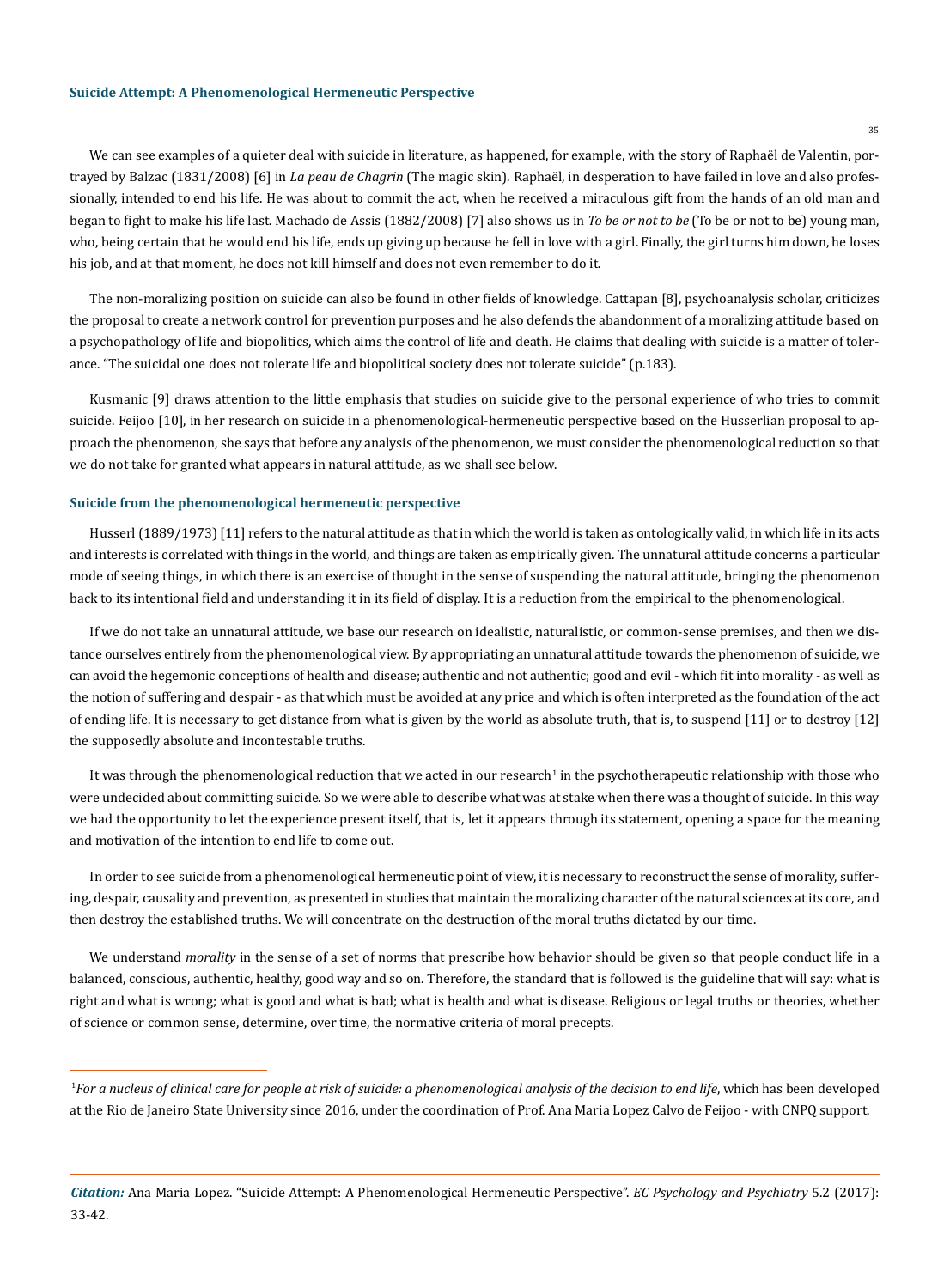The moralization appears in the elaborations on the suicide according to the criterion of utility that serves a certain time. That said, let us go to the different determinations that position morality. Christian determinations come with notions of sin, guilt, error, lack of meaning; with legal determinations suicide becomes a crime and, therefore, is legislated by the State; with the scientists, the moralization comes from the criteria stipulated by the model that refers to the categorization of the suicidal behavior and its consequent pathologization in a causal model; in common sense the idea of suicide is linked to courage or cowardice, to madness or suffering.

In the world in which we find ourselves the current morality says that committing suicide is not good, just as it says that the person who committed suicide was mentally ill. Once we can see being well and being sick, having pain and having pleasure as inherent in existing, suffering will no longer be seen as the great mark of who commits suicide. It is only free of stereotypes, prejudices and superstitions that we can approach the experience of one who has already rehearsed the act of ending life, since we are no longer led to think that, based on such behavior, it is necessarily suffering.

If we want to think about the phenomenon of suicide in a phenomenological perspective we need to take what happens in the sphere of existence in terms of cooriginality. To talk about the cooriginality of consciousness and the world means that we will not establish a temporal interval in the order of events. The sense of things is articulated in intentional fields, and these fields are mobilized in transcendence, that is, in space temporarily constituted as a dynamic and non-linear flow. Therefore we have to abandon the valid idea of the causal relation between events and work with the idea of motive. In this logic of thinking wanting to cease to exist cannot be related to lack of meaning; once the meaning is given in intentional fields not existing makes sense, that is, the decision to no longer live refers who decided not to live to a horizon in which not living makes sense. For all this we will speak in terms of motives and not causes in the face of the decision to end life.

We propose, then, prevention in its character of favorable reception, that is, opening a space of comprehensive listening to who says that wants to end life. We believe that in this way we can make others totally comfortable to speak of their intentions, without stigmas, prejudices or stereotypes. By being with others without judging, evaluating or prohibiting, a space is opened so that they can consider carefully theirs questions (if any). By doing so, they may even reconsider their decision.

#### **Situations of suicide: from science to experience**

I will bring up five situations in which the stereotypes consecrated by scientific studies hinder us from reaching the very experience of who is undecided about the continuity of their existence:

**"I want to die"** - the fatigue of living as an experience that creates an interest for death – who said that was a 105-year-old woman that had been referred to the Clinical Care Center because she had said in the screening that she was tired of living and that all her relatives had died. As in Formosa's words appeared elements that pointed to the fact that she wanted to die and as she also referred to relatives who had already died, besides living alone with the help of some neighbors, she had the diagnosis of potential suicidal since she had obtained three positive points in the suicidal profile.

The issue that is discussed in this section concerns suicide among the elderly. Minayo and Cavalcanti [13] conducted a study on suicide in elderly people with the objective of analyzing the factors associated with the risk of suicide in this age group and reached the following conclusions: it is the age group with the highest suicide rate that is twice as many as in other age groups; it is in the elderly population that there is the greatest proportion between attempts and consummation of the act, that is, in two attempts, one is consumed, in Brazil, in the United States of America and in Western Europe. The authors say that in investigating the literature on the subject in the last decades, they found that in suicidal ideations people refer to "thoughts of death, desires to die, fatigue of living, lack of sense of life, sadness with current course of existence "(p.752).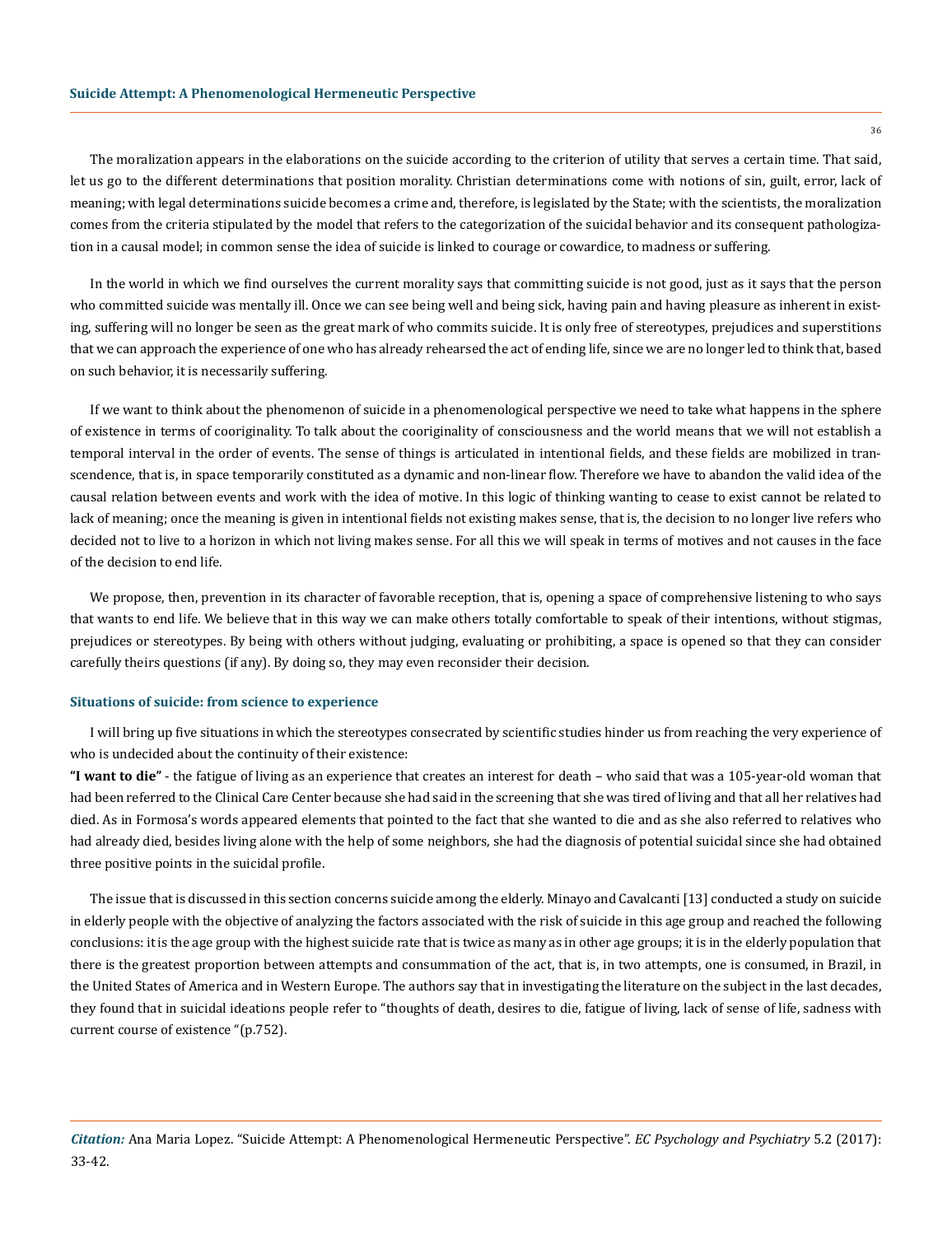If we follow this lady based on what the literature says about risk factors and therapeutic action, she would be placed in the role of those who must be controlled in order to prevent the act from being consumed.

Regarding therapeutic action, Beasutrais (cited by Minayo and Cavalcanti, 2010) [13] recommends that older people participate more in social activities aimed at the elderly: "a sense of social connectivity and participation in community life seems to be protective against suicide in elderly people. Therefore the development of a social support network for these people should be defined with priority " (p.774). Siqueira [14], in this same direction, recommends that the elderly integrates into affective and family relationships and that they learn new technologies, stimulating the cognitive process. Our task is to pay attention to what the elderly has to say to us, so we could let them free so that they can tell us, without fear and without stereotypes, what is happening in their existence.

The researchers of this subject try to find the risk factors in order to be able to act preventively. The risk factors found in the elderly are: verbal innuendo that appear in conversations with friends, family, and companions; purchase of a weapon; depression; voltage; agitation; isolation; death of the spouse, friends and children; terminal illness; uncontrollable pain; fear of losing dignity.

If we want to assume a phenomenological attitude towards the question of the desire to put an end to life that appears in 60 years old people, we must first avoid premises established by scientific morality that life is a supreme good and therefore no one can disregard it and if this disinterest shows up, that is a problem of a pathological order. By removing from our field of view the stereotypes and prejudices about wanting to end life, we can open ourselves to the experience of others in a calm way and thus facilitate the expression of who thinks of suicide in a totally free way so that one is not afraid of speaking and being diagnosed or even hospitalized against one's will. In the case of this 105-year-old lady, when we position ourselves in an attitude of careful attention, she can tell us how there is a moment when it comes time to say goodbye. In her meeting with the psychologist, Formosa insisted on referring to the weariness of her life and wondered why she had not had the luck of her husband, brothers and friends who had died in their 90s. She said that it was not sadness, despair or suffering - she insisted on saying that she was happy, and had been very happy in her marriage, with her children, and stressed that she was calm but tired, as she put it: "everything is repeated: births, baptisms, weddings, burials, I do not like to participate in these things anymore, I prefer to sit quietly in my corner, most of the time, with my memories".

Formosa, many times when talking about the way her life was, reminds us of Lispector's short story (2008) [15] entitled *Viagem a Petrópolis* (Journey to Petropolis). Lispector tells the final moments of Mocinha's life. After losing her husband and her two children, alone in the world, she wandered from house to house, as a favor, but always maintaining a smile and showing pleasure in walking the streets of Rio, as if she had come from Maranhão to tour the city of Rio de Janeiro. After being abandoned in Petropolis by the family that kept her in an isolated place of the house, Mocinha leaned against a tree trunk and died. Lispector deals with the theme, making it clear that Mocinha's time has come, given the way people who no longer produce are discarded.

**"I want to have white skin and good hair**" – who said it was a nine-year-old child who was referred to the clinic for psychological counseling at the request of the School and the Municipal Secretary of Education with urgency. Jujuba [16], according to the school, she disturbed the order in the classroom and refused to comply with orders. The psychotherapist makes an appointment with the her grandmother who attends the meeting and says she does not understand why a nine-year-old child tries to commit suicide five times. The grandmother advises the psychotherapist that she will have difficulties in attending the child. First of all, Jujuba never entered alone in the office and at other times when she was accompanied by psychologists, she had scratched them and she also vomited, screamed, fainted and bit her tongue until she bled. The grandmother adds that perhaps those were the reasons why the professionals gave up on Jujuba.

Salles and Lemos [17] believe that it is necessary to expand the discussion about child suicide and demystify the idea that children do not commit suicide. This issue deserves more research and debate so that more attention can be paid to the phenomenon. These authors affirm that according to Souza (2010, cited by Salles and Lemos, 2015) [17] children up to nine years died of suicide between 2000 and 2008. They also emphasize that the child who commits suicide is in psychic suffering and that it is important to investigate the family, school, and community factors involved.

*Citation:* Ana Maria Lopez. "Suicide Attempt: A Phenomenological Hermeneutic Perspective". *EC Psychology and Psychiatry* 5.2 (2017): 33-42.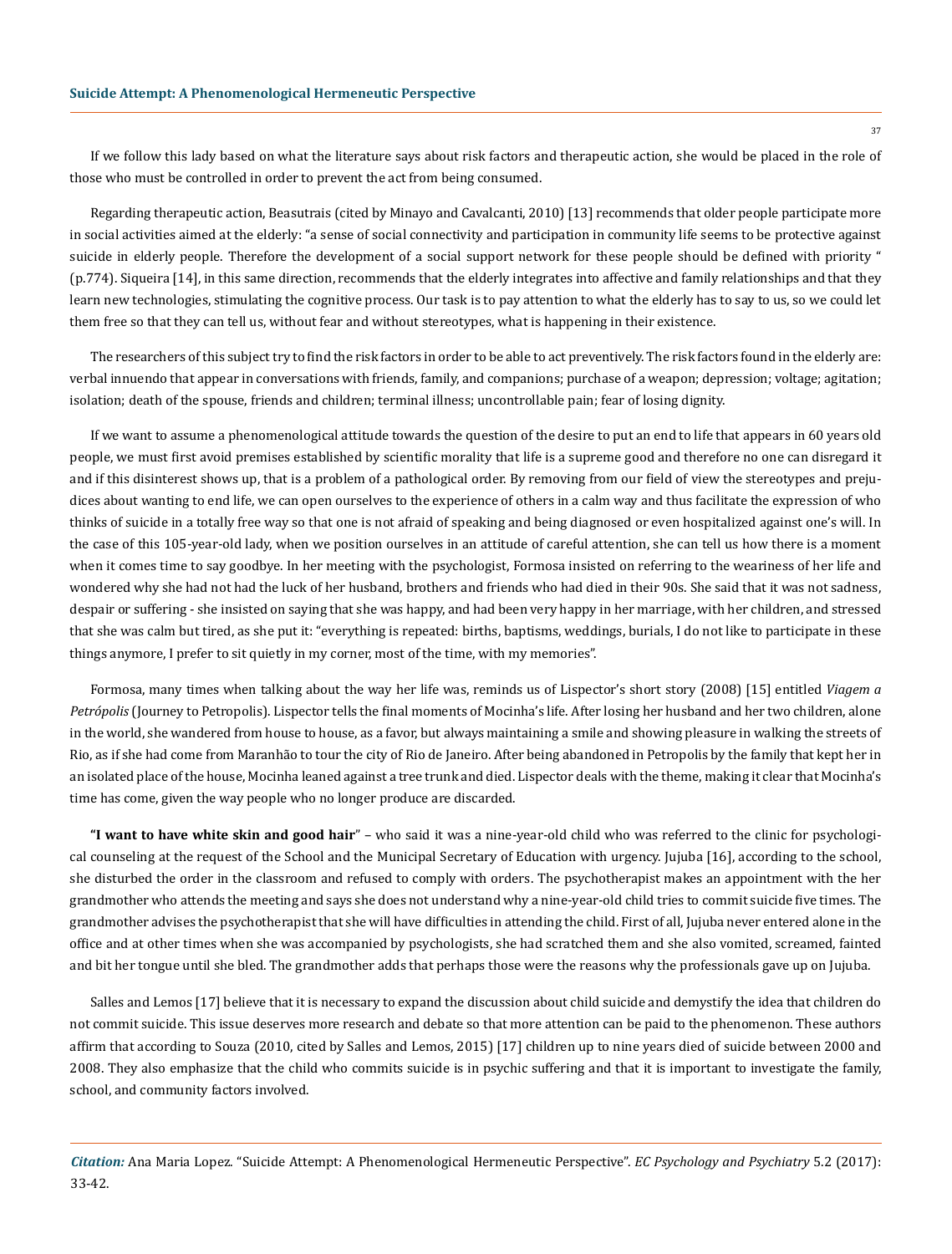Kuczynski [18] states that studies on child suicide were conducted by Casper between 1788 and 1779, concluding that the phenomenon does not concern a particular historical epoch and is not even localized to a particular region. According to Shaffer and Fisher (1981, quoted by Kuczynski 2014) [18]:

Children and adolescents who commit or attempt (unsuccessfully) suicide have some characteristics in common: a third of those who achieve their intent have a history of previous attempts, and those who execute these attempts belong to a group of higher risk of successful suicide *a posteriori* (p.248).

According to the scientific literature, the fact that Jujuba has already tried five times the suicide is enough to consider that the child has a suicidal profile. It is interesting to know why the girl did not materialize the act. The literature says that many children do not successfully commit suicide, because they do not know the effective methods or do not have the strength to it. So we have to know which ones were the techniques used by the child. Jujuba first took soap powder dissolved in water, then ingested bleach, set fire to his arms and hair, and finally made use of caustic soda. On all these occasions she was taken to the hospital so that she could recover from the damage caused by her actions.

During medical or psychological consultations, the child refused to report the how and why of what he had done. Faced with what was asked of her, Jujuba remained silent and did not heed the requests of the doctors. These two modes of behavior of the girl pointed to two more indicators of suicidal behavior: social isolation and loneliness.

The psychotherapist, Marta, parting from a phenomenological position, opted not to consider what had been told about Jujuba, both in the school report and in the interview with her grandmother. The psychologist did not want to think and see Jujuba by diagnostic categories or profiles, she preferred to know her in her own voice, through what she had to say. At the moment Marta goes to get Jujuba in the waiting room, the grandmother introduce them to each other and Marta asks the girl if she wants to be with a psychologist, Jujuba readily replies that she does not, but would like to play with Marta in the toy room. The girl takes Marta's hand and they climb into the living room, without the grandmother.

Upon reaching the room, Marta realizes that the girl had wounds on her arms that she tried to hide with the sleeves of her dress. Marta sensibly realized that the girl did not want to talk about it, otherwise she would not hide the wounds. The psychotherapist decided to play with the child, without making any mention of her wounds. And the situation of silence that had occurred with health professionals was repeated in the relationship of Jujuba with Marta and she understood that the girl preferred to keep their memories and so both remained in silence. On several occasions, Jujuba sat next to Marta and caressed her skin, played with her hair. The child once said that she liked Marta's hair, but she did not like her own. Marta caressed the skin and hair of Jujuba. One day Jujuba said to Marta: "You know, auntie, I never wanted to end my life. What I wanted was to make my skin white and my hair straight".

**"I'm not afraid of death"** – words of a 12-year-old girl who was referred to the Clinical Care Center because she was a girl at risk of suicide. The psychological accompaniment took place in preventive character, since Toninha refers to the fact of not being afraid in any sense of her own death. Toninha says that she fears her mother's death more than hers. She says that she is not sad, for she likes going out with her friends, playing and studying.

The scientific literature refers to the fearlessness of death as characteristic of a phase of development in which the idea of finitude is not fully defined [18]. At the same time, we find another study [19] that refers to the importance of knowing the risk factors for suicide in this age group so that preventive measures can be taken, thus preventing the act from happening. This study refers to the psychic vulnerability of the age group of 15 to 24 years according to WHO studies. However, Cantão and Botti [19] draw attention to a study conducted in Minas Gerais between 1997 and 2011, in which the significant frequency of suicides occurred between 10 and 19 years.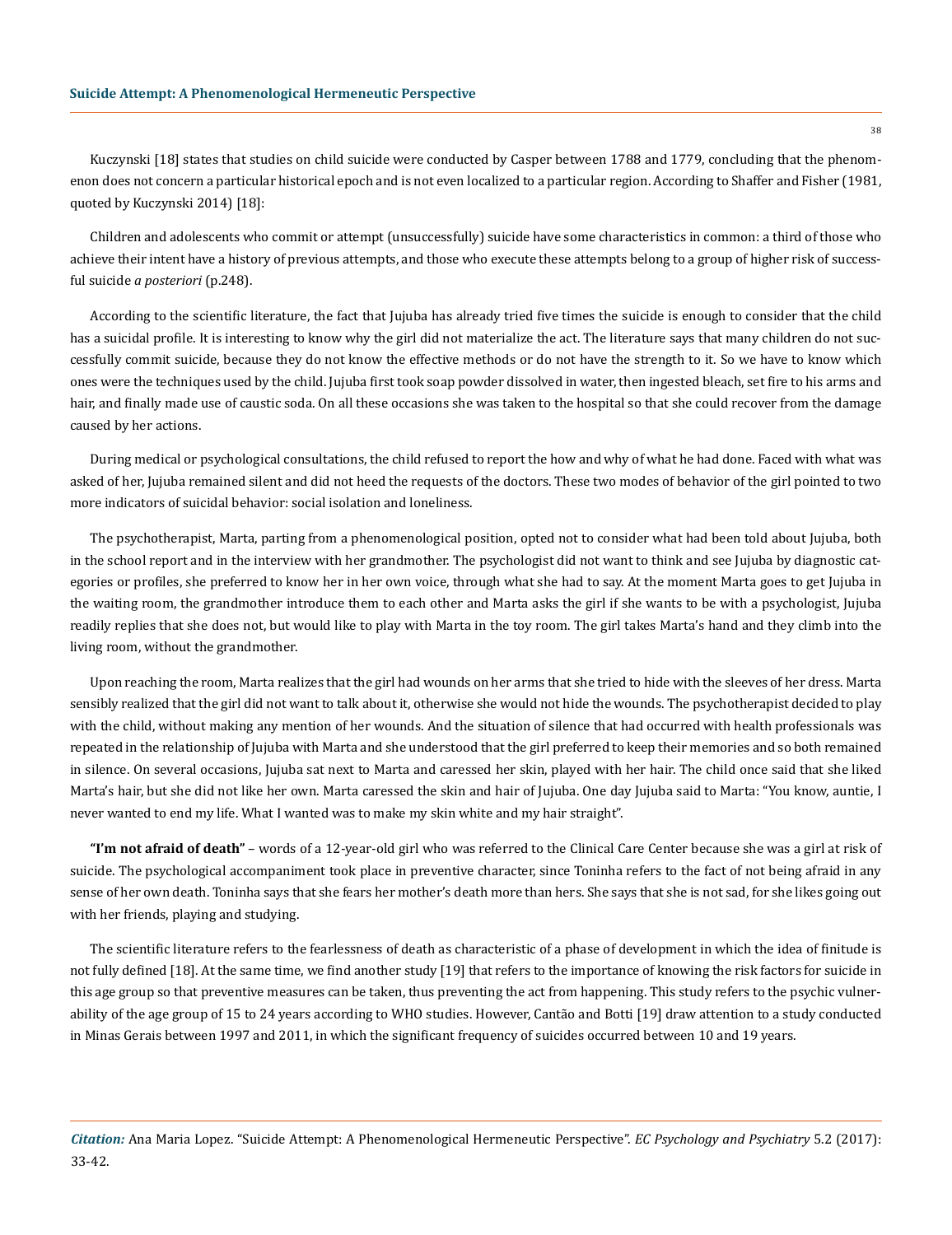It seems that the concern with prevention led the professionals, who carried out the screening of this young woman, to refer her to the Clinical Care Unit. If we pay attention to the risk factors: abuse of psychoactive substances, problems in the family structure, history of previous attempts and intrafamily violence, we realize that the young does not fit into a suicidal potential. It seems that what was taken into consideration was the logic that an ounce of prevention is worth a pound of cure. The point is: does not unnecessary prevention bring harm to the person who receives a potential suicidal tag?

The 12-year-old girl that we name here as Toninha said she does not understand why she was referred to this type of treatment, saying she has no problem that needs to be treated. She reports having friends and a close and supporting family. She says she is worried about her family, they are already over-controlling, now they will be more anxious. It's not going to be cool to be watched all the time.

Literature can help us to see what happened. Grimm's tale about *The story of the youth who went forth to learn what fear was* [20] portrays the story of a boy who did not know fear and that worried his family. There were several ways that John's father, brothers and friends sought in order for the boy to find a way in life. But although "apparently" this did not add up, John wanted to learn to fear, that is, he wanted to change. Despite numerous attempts, it was in the very existence that the boy suddenly shuddered. Suddenly John is frightened, shakes, and then the spirit awakens from the state of latency in which it was and such a happening opens the atmosphere of anguish and he discovers himself as possibility (freedom).

The same impatience found in John's family can be identified in Toninha's family. It was necessary to wait until Mary could appropriate the sense of finitude of her existence.

**"I want to die"** – that was said by a 16-year-old teenager who says she wants to die because she sees a lot of evil in the world and asks herself: *why should I live and have to see so many bad things?* This girl lives in a favela and at all times knows of people who are tortured by drug dealers. She told me that this happened to a friend of hers with whom she grew up together. This is a situation in which the adolescent, who we will call Joaninha, really wants to end her life, even though she does not fit totally into the risk factors.

This situation is very well portrayed in the novel *Thirteen reasons wh*y by Jay Asher [21] and is well known, because it served as the basis for the Netflix series with the same name. The novel tells the story of Hannah Baker, a teenager who ends her life claiming that she could not bear to deal with the indifference to the pain of others as it was the normal way in the small American town where she lived. The work is very interesting in the sense that it shows the Hannah's path until the consummation of ending life without mentioning causes for suicide, nor blaming those in the life of the protagonist. An inattentive reading may even lead one to conclude that Hannah was trying to get revenge for having sent recordings to everyone involved. However, the author leaves evidence that this was not the case. We can also say that the family was inattentive, because at that moment they are going through financial difficulties, however, Hannah, at no time refers to the family as inattentive.

At the end of the book, in a conversation with the school counselor - Hannah's last attempt to be welcomed - he tells her,

" - It is an option, and that's all we're talking about. Look, something happened, Hannah. I believe you. But if you won't press charges and you won't confront him, you need to consider the possibility of moving beyond this.

(…)

- Is he in your class, Hannah?
- He's a senior.
- So he'll be gone next year.
- You want me to move beyond this.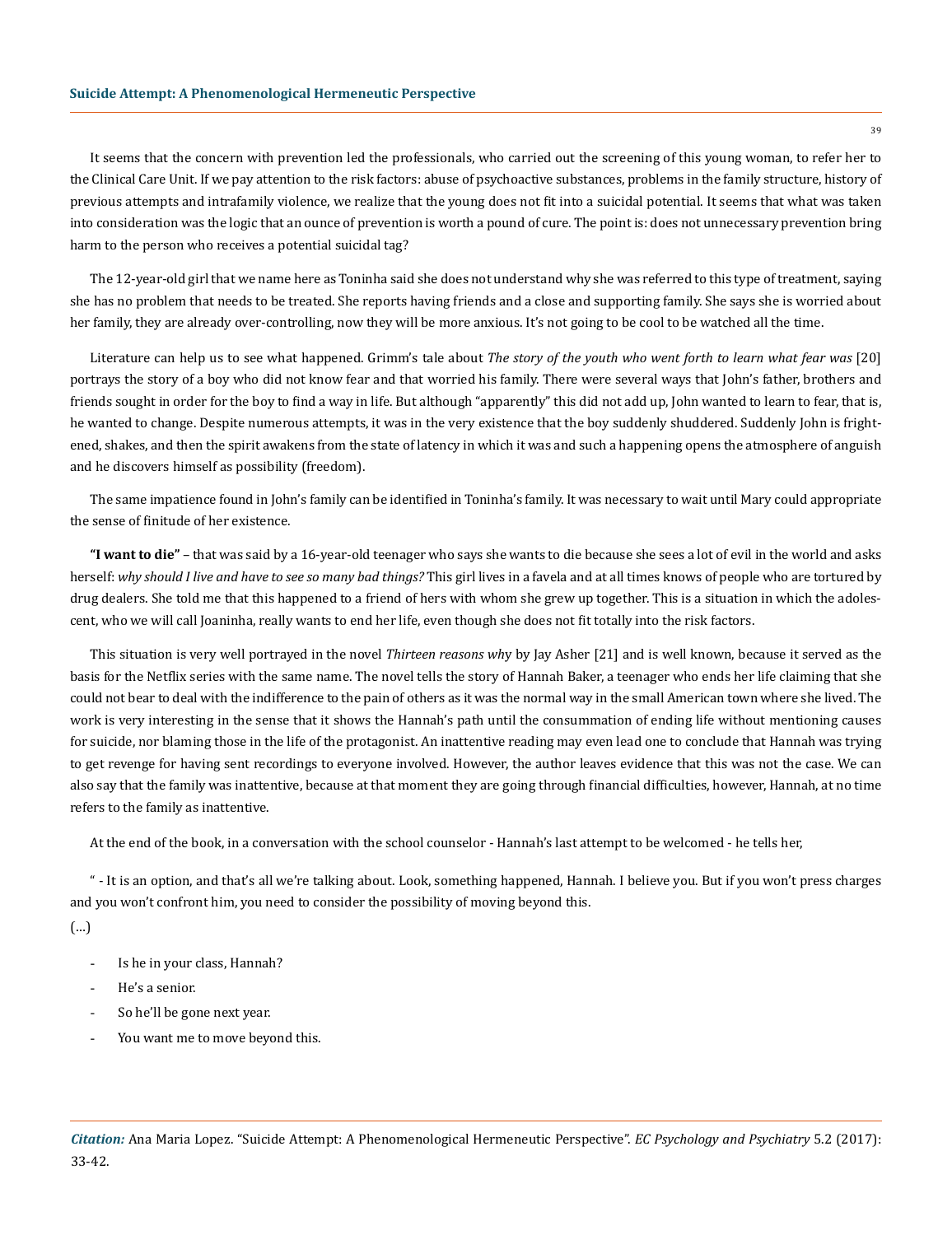(…)

## Thank you Mr. Porter" (Asher, 2009, p.236) [21].

Hannah notes in the conversation with Mr. Porter what she had first experienced - the indifference with which people dealt with situations that would certainly have consequences. This made Hannah conclude that in a world where the other does not matter it is not worth living.

"**I cannot live without my beloved**" - he is a young adult of 28 years who suffers from a love that has failed. He went to the emergency service to get someone to talk to about his pain. Tião relates that he discovered that his girlfriend is his father's lover. He says he loves her a lot, but he cannot stand the fact that there is this relationship between his girlfriend and his father, and he cannot accept their unfaithfulness and disloyalty. Because she loved the girl very much, Tião talked to her about it and was willing to forgive her, as long as she finally broke up with her father. He spoke much of the matter, however, not referring to suicide. The medical team concluded that it was a mere heartache. And the boy presented only one risk factor among the risk factors specific to his age group [22].

Consumption and/or abusive use of alcohol and other psychoactive substances; family or parental problems; severe mental disorders; terminal illnesses; impulsivity; not having relatives and/or social ties; disruption of meaningful interpersonal relationships; financial problems; family history of suicide; childhood abuse; previous attempts and suicidal ideation; social isolation; affective losses; severe mental disorders, mainly depressive disorders and terminal illnesses; as well as demographic and socioeconomic variables.

And because it was not included in the risk group, the young adult was not referred to the Clinical Care Center. As soon as the boy left the office, he jumped to his death from the  $12<sup>th</sup>$  floor. Something happened to this boy that science cannot predict, but literature can show as a possible outcome. Goethe (1821/2006) [23] portrays Young Werther's suffering for an ill-fated love affair. For not being able to consummate his love for Eleonora and, taken by passion, he puts an end to his life.

# **Final considerations**

With the considerations on what is in question in the situations of suicide attempts, we could follow that it is a subject on which we still have much to clarify. We have seen that both overestimating risk factors and underestimating them is problematic. In both cases there is the danger of bringing harm to those who are going to seek psychological counseling.

We have also seen that scientific studies have much to tell us, but they still show insufficiency in understanding the phenomenon as a whole. Moreover, these studies often lead to misunderstandings. Given that suicide is a complex and difficult question to understand, or perhaps it is of the order of the unmanageable as much as existence itself, we need to seek more interlocutions with those knowledges that deal with the unknowable in a totally different way: philosophy and literature. The first helps us in the exercise of thought, the second helps us to see the experience in itself without prejudices, stereotypes or moral judgments.

Another issue that arises is the possibility of articulating a way of thinking about suicide without the notions of risk and non-risk, which support the idea of causality and prevention and which still keep the dichotomies of naturalistic theses. Is it possible, then, to articulate a way of thinking about suicide without the notions of causality and prevention? Is it possible to hold a non-moralizing position in order to sustain a psychological work in which the way of being with the other guards the relationship in an attentive and non-custodial and / or controlling reception? And yet: how can we get out of the moralizing notions of not seeking a suicidal profile and not adopting preventive postures without being accused of being indifferent and of speaking in favor of suicide?

In order to find a non-moralizing place in the face of suicide, we have been in constant dialogue not only with literature but also with philosophy, which from ancient times to the present approaches suicide as the main question on which philosophers should work (Hume, 1988; Camus, 2008; Foucault, 1982) [2,3,5]. Moreover, both literature and philosophy treat the issue as something of the order of the emotions, thus taking predictability and control as something that cannot bring question to its ultimate consequences.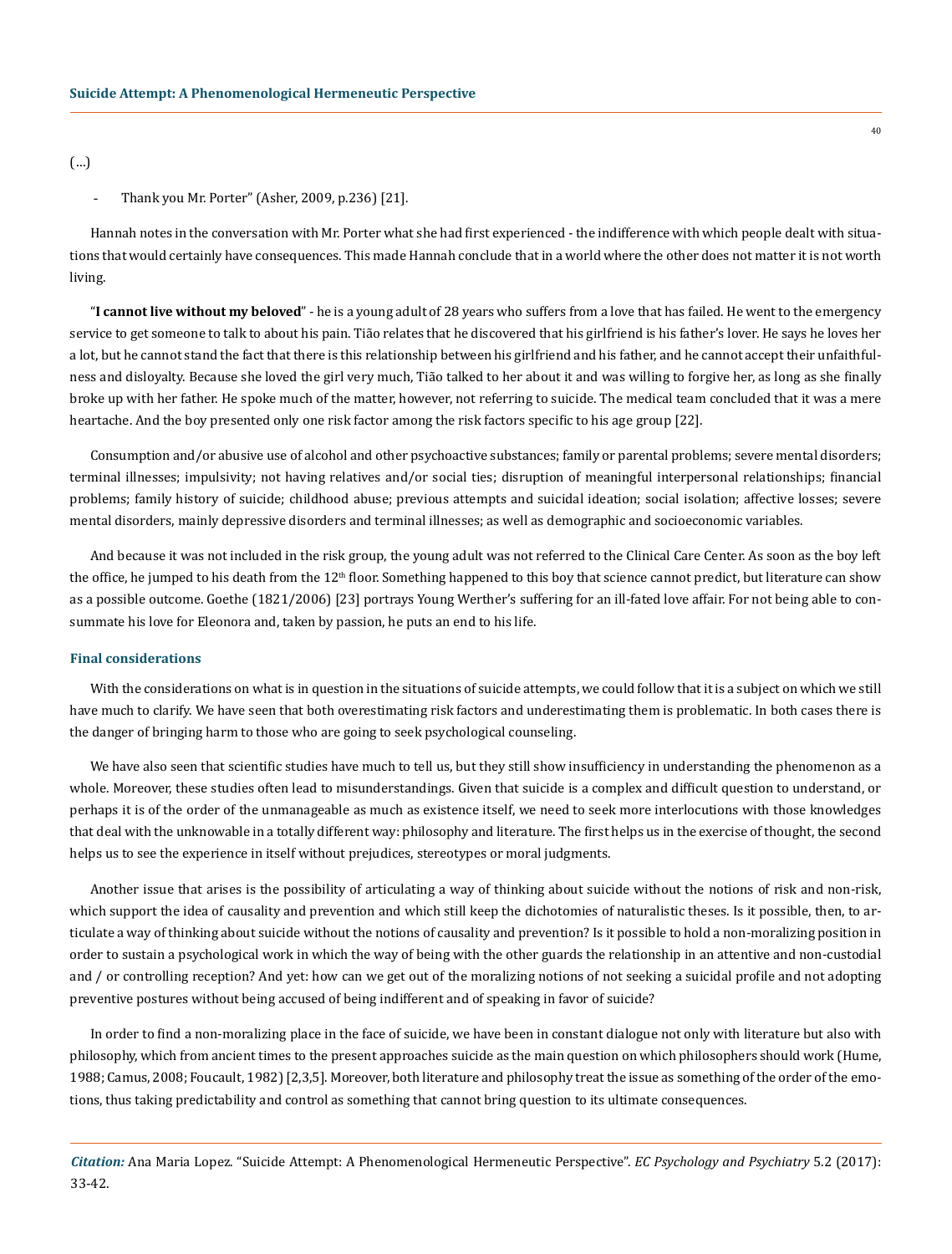With this study we were able to follow how we take an unnatural attitude in the clinical care of people who think about ending their lives. In clinical appointments, we saw that people referred to different motivations to commit or avoid the act: from concerns about the repercussions that such an attitude would bring on those they loved to the fact that their lives were not worth living, since they were of no use, and to remembering past experiences as a source of frustration. Such expressions are closely related to the way in which our senses are articulated in our world: from the stigmas surrounding the suicidal relatives to the idea that man is a resource to be exploited and as such must be productive, and to the idea that life should not be frustrated - if it does, it must be solved. Finally, the experience made explicit by those who are undecided about ending their lives has shown itself in its existential sense as an exercise of human freedom. This was possible to come out to the extent that we have avoided the natural attitude that positions suicide through pathologization, stereotype, or recrimination. We see that thinking about living or dying are always present possibilities in existence.

In the clinical modality from a phenomenological-hermeneutic perspective, we defend this exercise as a path of thought. And, in this way, we could clarify the possibility of safeguarding a position without premises, non-moralizing, non-causal, supporting a clinical performance in which prevention occurs as attentive care and respect, not guardianship and/or control.

## **Bibliography**

- 1. Minois G. "*História do Suicídio:* A sociedade ocidental perante a morte". Lisbon: Teorema Portugal (1995).
- 2. Hume D. "*Sobre el suicidio y otros ensayos"*. Madrid: Alianza Editorial. (Originally published in 1755) (1988).
- 3. Camus A. "*O mito de Sísifo"*. (Ari Roitman & Paulina Watch). Rio de Janeiro: Record (Originally published in 1942) (2008).
- 4. Courant G. "Entre o amor e os estados de paixão: conversa com Werner Schroeter [Interview held by Michel Foucault]". *Werner Schroeter.* (Wandersor Flor, translator) (1982).
- 5. Foucault M. "Entre o amor e os estados de paixão: converva com Werner Schroeter". (Wanders or Flor, translator). Paris: Goethe Institute (1982): 39-47.
- 6. Balzac H. "*A pele de onagro"*. (Paulo Neves, Translator). Rio de Janeiro: L&PM (1831/2008).
- 7. Assis M. "*Obra completa em quatro volumes".* Rio de Janeiro: Aguilar (Originally published in 1882) (2008).
- 8. [Cattapan P. "Moralização do suicídio".](http://revistailuminart.ti.srt.ifsp.edu.br/index.php/iluminart/article/view/147) *Iluminart Journal* 9 (2012): 183-194.
- 9. Kusmanic M. "*Suicide from an existential-phenomenological perspective"*. University of Primorska, Koper, Slovenia, Draft Paper (2010).
- 10. Feijoo AM. "*[Por um núcleo de atendimento clínico a pessoas em risco de suicídio](http://www.ifen.com.br/site/producoes-academicas/projetos/197-projeto-de-pesquisa-bolsa-produtividade-cnpq)*". CNPQ project (2016).
- 11. Husserl E. "*Cartesianische meditationen und pariser vorträge"*. Den Haag: Martinus Nijhoff (Original publicado em 1889) (1973).
- 12. Heidegger M. "*Ser e tempo"*. ( màrcia de Sá Cavalcanti, Trad.). Petrópolis: Vozes. (Originally published in 1927) (1998).
- 13. [Minayo MC and Cavalcante F. "Suicídio entre pessoas idosas: revisão da literatura".](http://www.scielo.br/scielo.php?script=sci_arttext&pid=S0034-89102010000400020) *Saúde Pública Journal* 44.4 (2010): 750-757.
- 14. Siqueira T. "*A percepção psicoterapêutica do suicídio na terceira idade na abordagem fenomenológica existencial"*. *Unimotrisaúde em Sociogerontologia Newsletter* 1.3 (2012): 62-70.
- 15. [Lispector C \(2008\). http://claricelispector.blogspot.in/2008/05/viagem-petrpolis.html.](file:///C:\Users\Ecronicon\Desktop\Lispector%20C%20(2008).%20http:\claricelispector.blogspot.in\2008\05\viagem-petrpolis.html)
- 16. Velasque M. "Jujuba". In Feijoo, A.M. & Feijoo, E. *Situações clínicas II*. Rio de janeiro: Ifen (2017).